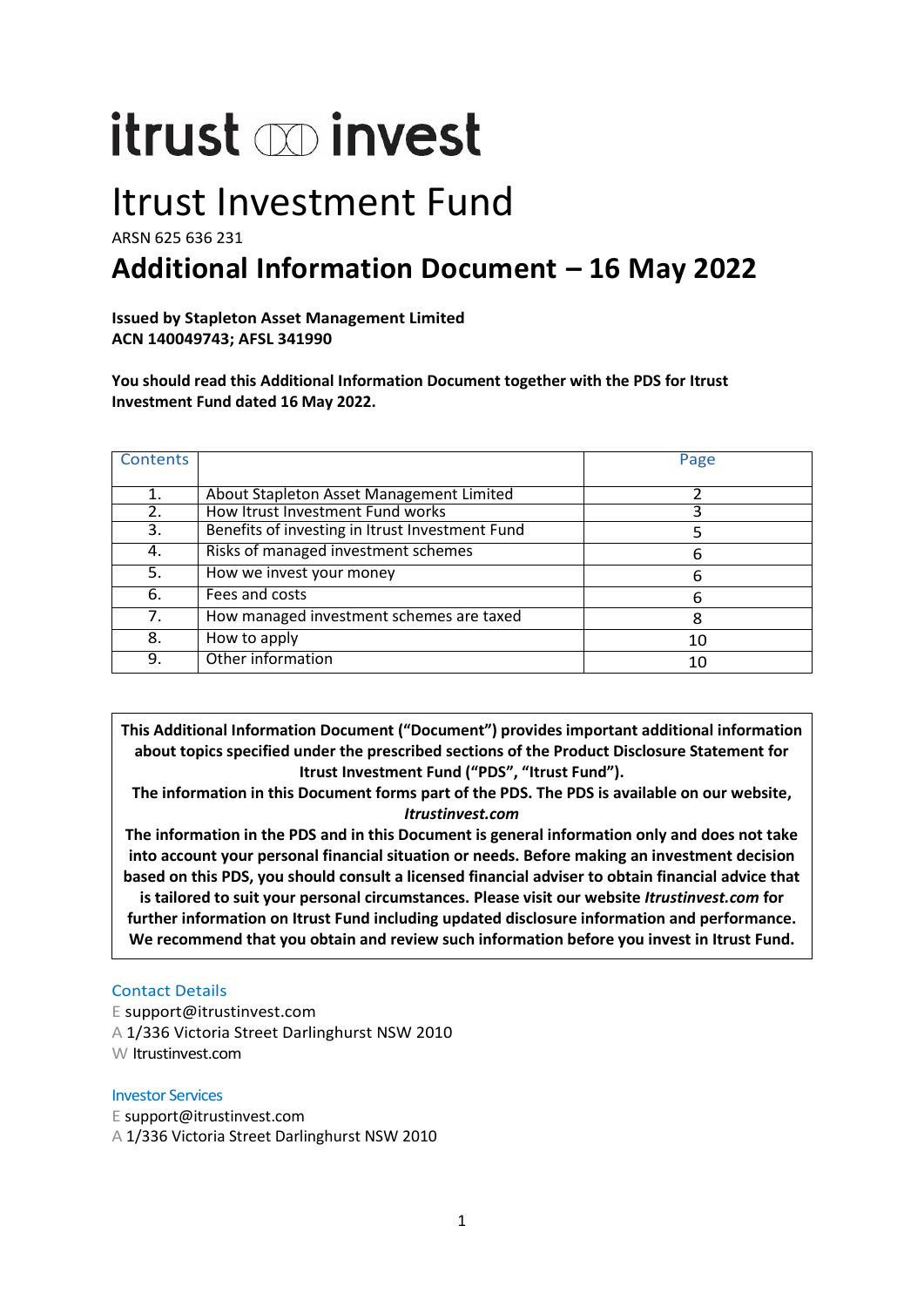#### **1. About Stapleton Asset Management Limited (SAML)**

SAML is the responsible entity of Itrust Fund. As responsible entity, SAML is responsible for overseeing the operations and management of Itrust Fund and for selecting the underlying investment funds. SAML operates under AFSL 341990 and is focussed on developing innovative investment funds targeting long term growth opportunities. SAML registered Itrust Fund (ARSN 625 636 231) on 30 April 2018.

Itrust Fund operates as a fund of funds and provides investors access to quality underlying investment funds which target specific asset classes. SAML selects these investment funds based on their historical performance, investment strategies and the quality of their management teams. Details of the underlying investment funds is included at Section 3 below.

SAML's Board of Directors together with its Responsible Managers and Compliance Committee have extensive experience in funds management, the financial services sector, technology, and business.

SAML's Board of Directors includes:

- Lawrence Stapleton Lawrence has over 25 years' experience in the finance and funds management sectors having worked with PwC, Macquarie Bank and Colonial First State. Lawrence has developed and listed a number of investment trusts on the ASX and developed a number of unlisted investment trusts. Lawrence has acted as a Responsible Manager on a number of AFSLs and is currently a Responsible Manager on SAML's AFSL.
- Robyn Watts Robyn is a Non-Executive Director on a number of ASX listed, private and not for profit company boards. Robyn is a Non-Executive Director of Forty Winks Pty Ltd, Canterbury Resources Ltd (ASX:CBY) and Chair of the Australian School of Performing Arts Pty Ltd. Robyn is Chair of the ANU Foundation Board and the Board of Tropfest Australia Ltd. Robyn has over 27 years of executive experience as CEO of various businesses in the global media sector. Robyn is a Fellow of the Australian Institute of Company Directors and a member of Women on Boards.
- Nicholas Adams -Nicholas has over 15 years' experience in the technology and financial services sectors. He cofounded ReachTEL, an automated communications company, which was successfully acquired by the NYSE listed data and analytics company Equifax. Nicholas is a member of the Australian Institute of Company Directors.

SAML's Responsible Managers include:

- Philip Baker Philip has over 25 years' experience in corporate finance and funds management through seven years at Macquarie Bank and his own property funds management businesses including Lachlan REIT which when sold had \$500 million of property assets under management. Phil has acted as a Responsible Manager for a number of AFSLs.
- Lawrence Stapleton refer above

SAML's independent Compliance Committee for Itrust Fund includes:

- Philip Baker Chairman refer above
- Fiona Dixon Fiona has over 30 years' experience in the Funds Management industry, having held positions with Deutsche Bank and Colonial First State. Fiona acts as the Responsible Manager for a number of fund management entities as well as providing independent Compliance Committee services to the industry.
- Robert Bishop Robert has over 35 years' experience in corporate finance and law. Robert is a solicitor of the Supreme Courts of New South Wales and England & Wales and has held senior roles at Linklaters & Paines, Allen, Allen & Hemsley and Ord Minnett. He was also chairman of the Australian Barclays Bank responsible entity and is currently a Responsible Manager and chair of the Compliance Committee at ASX listed Elanor Investors Group (ASX:ENN) and ASX listed Plenti Group (ASX:PLT).

Perpetual Corporate Trust Limited ACN 000 341 533 (AFSL 392673) ("Perpetual") has been appointed to hold the assets of Itrust Fund under a Custody Agreement. As Custodian, Perpetual will safe-keep the assets of Itrust Fund, collect the income of Itrust Fund's assets and act on our directions to settle each of Itrust Fund's investments. Perpetual's role is limited to holding assets of the Itrust Fund as agent of SAML. Perpetual has no supervisory role in relation to the operation of the Itrust Fund and is not responsible for protecting your interests. Perpetual has no liability or responsibility to you for any act done or omission made in accordance with the terms of the Custody Agreement.

ESV Business Advice and Accounting ("ESV Group") is the auditor and tax advisor of Itrust Fund and auditor of the compliance plan of Itrust Fund.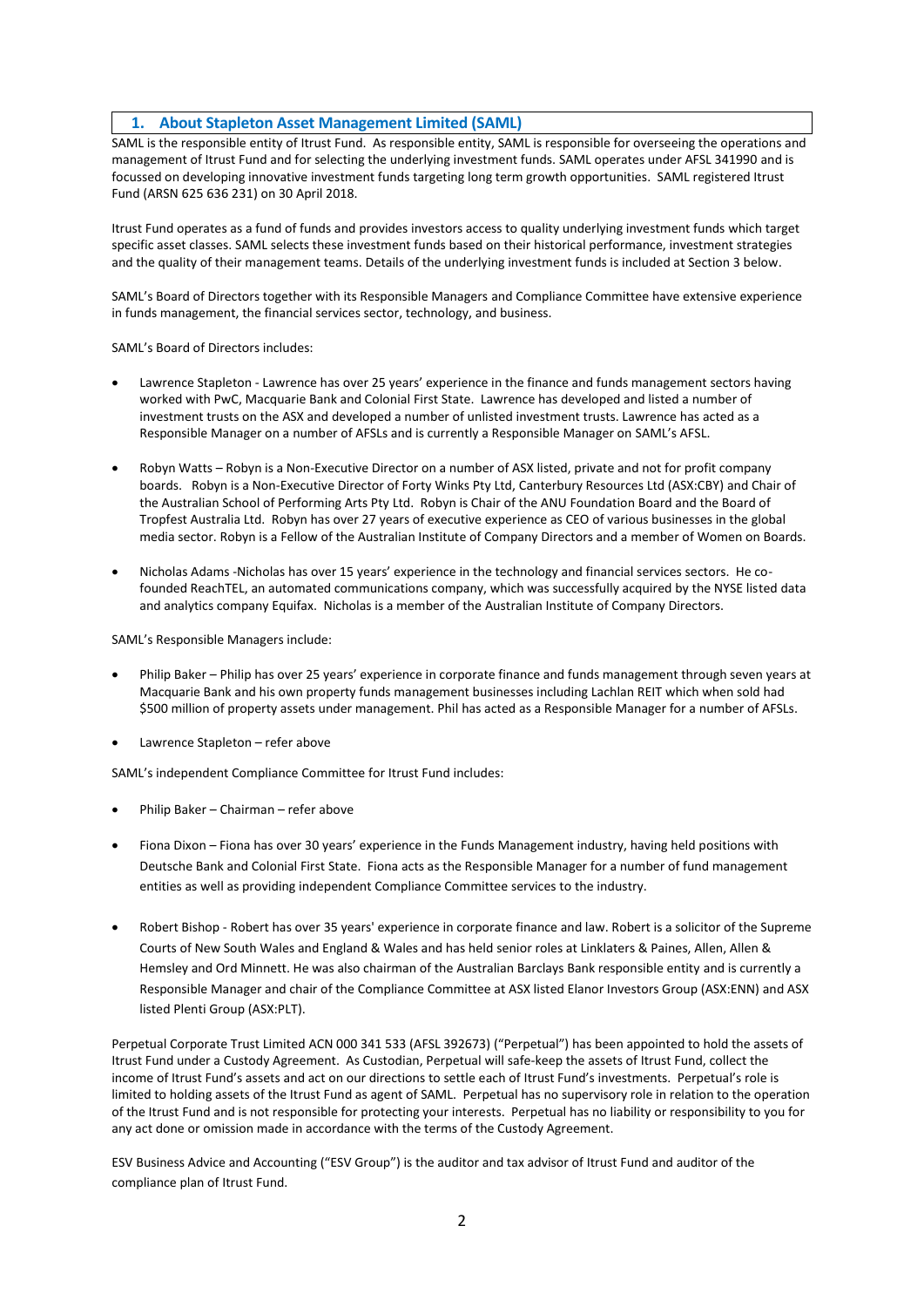The diagram below summarises the management and investment structure of Itrust Fund:



#### **2. How Itrust Investment Fund Works**

#### **Units and unit prices**

Itrust Fund operates as a fund of funds across various asset classes. For each asset class, SAML selects an underlying investment fund that specialises in investing in that asset class. Investors choose their investment allocation across the asset classes and are issued with units in Itrust Fund referable to that allocation decision.

Itrust Fund is an unlisted open-ended investment fund and is open for investment and withdrawal daily via a daily net asset value (NAV) calculated for each class of unit.

The diagram below summarises Itrust Fund's structure:



The investment performance of each class of unit in Itrust Fund is linked to the performance of the underlying investment fund to which it relates.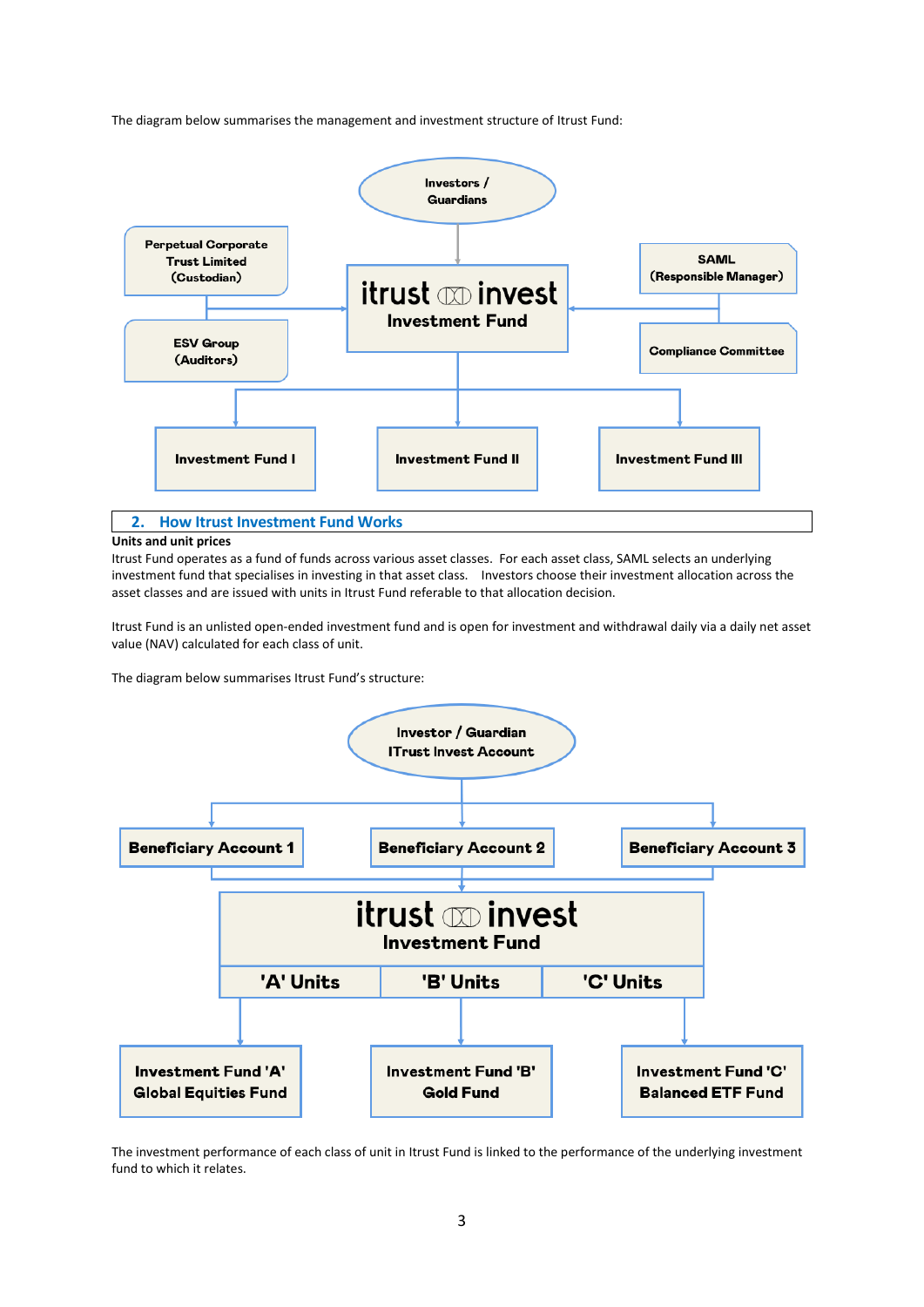The unit price for each class of unit is calculated daily by dividing the net asset value ("NAV") attributable to a class of unit by the number of units issued in that class. The unit price fluctuates as the market value of the investment in the underlying investment fund rises or falls. The unit price for each class of unit is calculated at the end of each Business Day and the value of each Itrust Account and Beneficiary Account is updated.

When you invest in Itrust Fund, we will calculate the units you receive using an entry unit price. The entry unit price is the NAV unit price for the relevant Business Day plus a 20bps allowance for transaction costs incurred by Itrust Fund. When you withdraw your investment in Itrust Fund, the value of your units will be calculated using an exit unit price. The exit unit price is the NAV unit price for the relevant Business Day less a 20bps allowance for transaction costs. The benefit of the 20bps allowance on entry and exit transactions remains in Itrust Fund.

#### **Completing the Application Form**

The Application Form is completed online and is available at *Itrustinvest.com*.

When making your initial investment in Itrust Fund, please complete every section of the online Application Form. The online Application Form includes investor identification information we are required by law to collect from you before you become an investor in Itrust Fund. We will perform identity verification checks on the information you provide. We may need to contact you to request further identification information which we will verify with the issuer/official record holder.

Upon successfully completing the online Application Form and making your initial investment application, you will be issued with an Itrust Account and a unique account identifier for that account. Each Itrust Account relates to one investor and each investor can set up Beneficiary Accounts for their nominated beneficiaries. The Beneficiary Accounts can relate to a child or any other party, including the investor. Each Beneficiary Account also has a unique account identifier.

The Beneficiary Accounts record details of all investments and withdrawals made by the investor to those accounts along with a daily valuation of each account.

Once proceeds from your initial investment application have cleared, the initial investment will be converted into units in Itrust Fund using the entry unit price referred to above and the investment allocation you have chosen.

The minimum initial investment in Itrust Fund per beneficiary is \$10.

#### **Additional investments**

You can make additional investments in Itrust Fund at any time. Once the additional application monies are cleared, they are converted into units in Itrust Fund using the entry unit price referred to above.

The minimum additional investment in Itrust Fund per beneficiary is \$10.

#### **Payment of your application monies**

We accept payment of your application monies in Australian Dollars only. Any interest earned on your application monies is retained by Itrust Fund.

#### **Regular investment plan**

Participating in a regular investment plan enables you to invest regular additional amounts in Itrust Fund. The minimum regular investment per beneficiary is \$10.

To participate in a regular investment plan, please complete the relevant section of the online Application Form, which includes an authority to directly debit the contributions from your nominated bank account. Alternatively, the investor has the option to directly manage the regular investment plan through their bank account.

Investors in Itrust Fund can initiate a regular investment plan at any time via the website *Itrustinvest.com*.

#### **Itrust Gift Cards**

Itrust Gift Cards are available via the website *Itrustinvest.com.* Itrust Gift Cards can only be redeemed by Itrust Fund investors for units in Itrust Fund. Itrust Fund Gift Cards can be both one off gifts or linked to a regular gifting plan.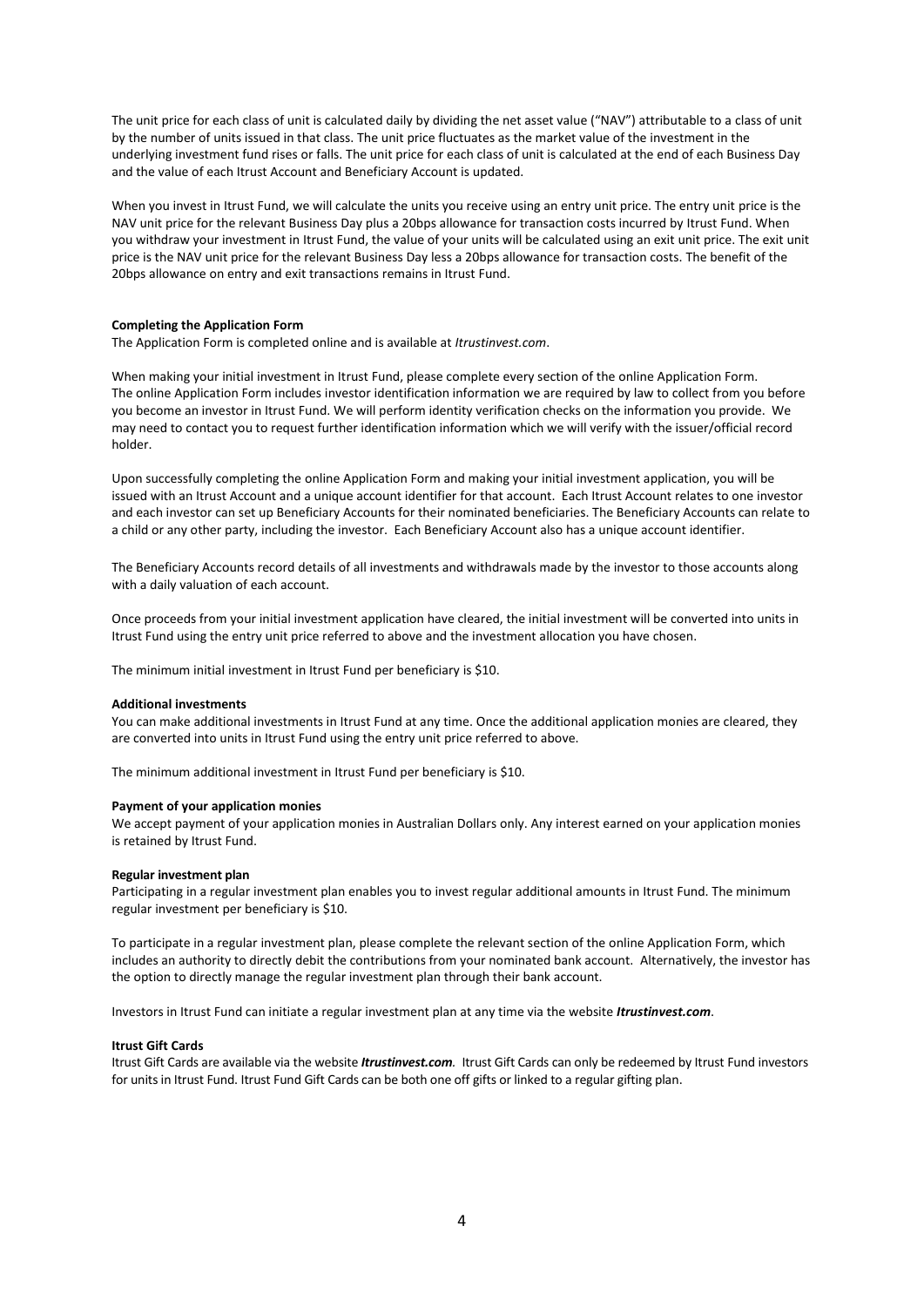#### **Withdrawals**

We will accept withdrawal requests on a daily basis via the Itrust Fund's website *Itrustinvest.com***.** Under some circumstances, we may need to contact you to request further information to confirm the validity of your instruction. This may delay processing of the withdrawal request.

We will only pay withdrawal proceeds to an Australian bank account held in the name of the investor as nominated on the withdrawal request.

We will send you a confirmation of your withdrawal once it has been processed and paid. The confirmation will include details of the bank account to which the proceeds have been paid. If any details of the bank account are incorrect, you should contact us straight away at Itrust Fund's website, *Itrustinvest.com*.

We are unable to process withdrawals out of Itrust Fund whilst restrictions on withdrawals apply -refer below.

#### **Investment Allocation**

Investors in Itrust Fund select the investment allocation they wish to have across the various asset classes – i.e., Global Equities, Gold, Balanced ETF etc. Investors can also change their investment allocation on a 24/7 basis. Once the investment allocation is made (or changed), all funds that flow into the account are allocated based on the investment allocation chosen by the Investor.

#### **Restrictions on withdrawals**

No withdrawals or payment of withdrawal proceeds shall be permitted where the calculation of the NAV for a class of unit in Itrust Fund or withdrawals are suspended. Withdrawals may be suspended for up to 90 days including where:

- it is impracticable for us, or we are unable, to calculate the NAV of Itrust Fund, for example, because of financial market disruptions or closures which impact upon the liquidity of the underlying investment funds;
- the payment of withdrawal proceeds involves realising a significant portion of Itrust Fund's assets which would, in our opinion, result in remaining investors bearing a disproportionate amount of capital gains tax or expenses, or suffering any other disadvantage or diminution of the value of units held;
- we reasonably consider it would be in the interests of investors, or it is otherwise permitted by law; or
- we receive withdrawal requests of an aggregate value that in our reasonable estimate exceeds 5% of Itrust Fund's assets.

The withdrawal process, including the calculation of the exit unit prices, applies only when Itrust Fund is 'liquid' (within the meaning given to that term in the Corporations Act 2001). Where Itrust Fund ceases to be liquid, units may only be withdrawn pursuant to a withdrawal offer made to all investors in Itrust Fund in accordance with Itrust Fund's constitution and the Corporations Act 2001. We are not obliged to make such offers.

#### **3. Benefits of investing in Itrust Investment Fund**

The primary objective of Itrust Fund is to offer investors an alternative to cash based savings schemes. It does this by providing investors with access to quality investment funds across a range of asset classes, which provide attractive returns over the medium to long-term relative to the returns on cash.

Itrust Fund achieves its primary objective through investing in quality underlying investment funds with a track record of positive historical performance, a targeted investment strategy and a quality management team. The table below summarises the underlying investment funds linked to Itrust Fund:

| <b>Itrust Fund units</b> | <b>Underlying fund</b>                                                                                                                                                                                                                                                                                                                                                                                                                                                                                                                                       |
|--------------------------|--------------------------------------------------------------------------------------------------------------------------------------------------------------------------------------------------------------------------------------------------------------------------------------------------------------------------------------------------------------------------------------------------------------------------------------------------------------------------------------------------------------------------------------------------------------|
| Global Equities unit     | The Itrust Fund Global Equities unit is linked to the Magellan Global Fund ARSN 126<br>366 961 (open class). The investment objectives of the fund are to achieve attractive<br>risk adjusted returns over the medium to long term, while reducing the risk of capital<br>loss. As at 31 March 2022 the fund had \$11.1 billion of assets under management.<br>Since the fund's inception in July 2007, the fund has returned 10.8% per annum which<br>was 3.4% per annum greater than the MSCI World Net Total Return Index (AUD) (as at<br>31 March 2022). |
| Gold unit                | The Itrust Fund Gold unit is linked to ETF Securities Physical Gold (ASX: GOLD). ASX:<br>GOLD trades on the ASX and is designed to offer investors a simple, cost efficient and<br>secure way to access physical gold. ASX: GOLD is backed by physical gold and at 31<br>March 2022 the fund size was A\$2.54 billion. Since the fund's inception in March 2003,<br>ASX: GOLD has returned 8.1% per annum.                                                                                                                                                   |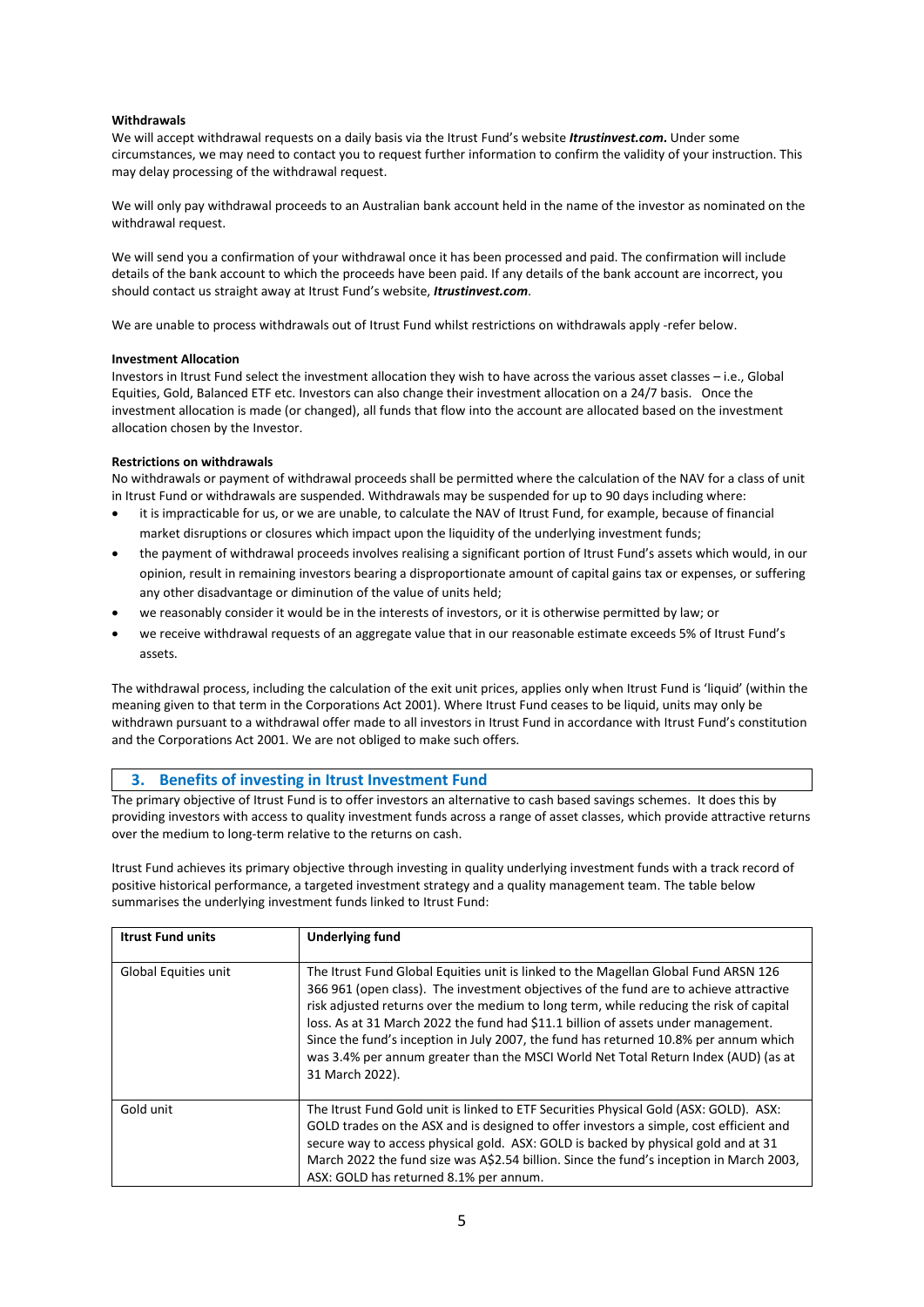| <b>Balanced ETF unit</b> | The Itrust Fund Balanced ETF unit is linked to Vanguard Diversified Balanced Indexed<br>ETF (ASX:VDBA). ASX:VDBA trades on the ASX and is designed to offer investors low<br>cost access to a range of sector funds offering broad diversification across multiple<br>asset classes including Bonds, Australian Equities and Emerging Markets. At 28 |
|--------------------------|------------------------------------------------------------------------------------------------------------------------------------------------------------------------------------------------------------------------------------------------------------------------------------------------------------------------------------------------------|
|                          | February 2022, the fund size was \$621.6 million. Since the fund's inception in                                                                                                                                                                                                                                                                      |
|                          | November 2017, ASX: VDBA returned 6.0% per annum.                                                                                                                                                                                                                                                                                                    |

#### **4. Risks of managed investment schemes**

There is no additional information for this section.

#### **5. How we invest your money**

#### **Itrust Fund performance**

Refer to our website, Itrustinvest.com, for the latest performance of Itrust Fund.

#### **Permitted investments**

- Itrust Fund may invest in a wide variety of assets, including but not limited to the following:
- International and Australian investment funds and other pooled investment vehicles
- Cash securities

#### **Borrowing restrictions**

Itrust Fund has no borrowing restrictions and while it is not proposed Itrust Fund will enter any structured borrowing arrangements, it may operate an overdraft facility to facilitate the operations of Itrust Fund.

#### **Changes to Itrust Fund**

SAML has the right to close or terminate Itrust Fund and also to change the Constitution of Itrust Fund where it reasonably considers the change will not adversely affect investor rights.

#### **Labour standards and environmental, social or ethical considerations**

SAML believes that issues relating to labour standards, and to environmental, social and ethical considerations have the potential to affect the business outcomes of investments. Accordingly, where relevant, when selecting an underlying investment fund, SAML reviews the investment policies of the fund to ensure that these considerations are considered.

#### **6. Fees and costs**

This document shows fees and other costs that you may be charged by investing in Itrust Fund. These fees and costs may be deducted from your money, from the returns on your investment or from the assets of Itrust Fund as a whole.

Information on taxes is set out in section 7 of this document.

You should read all the information about fees and costs because it is important to understand their impact on your investment.

| Type of fee or cost                               | <b>Amount</b> | How and when paid |
|---------------------------------------------------|---------------|-------------------|
|                                                   |               |                   |
| Fees when you money moves in or out of the Fund   |               |                   |
| <b>Establishment fee</b>                          | Nil           | Not applicable    |
| The fee to open your investment                   |               |                   |
| <b>Contribution fee</b>                           | Nil           | Not applicable    |
| Fee on each amount contributed to your investment |               |                   |
| <b>Withdrawal fee</b>                             | Nil           | Not applicable    |
| The fee on each amount you take out of your       |               |                   |
| investment                                        |               |                   |
| Exit fee                                          | Nil           | Not applicable    |
| The fee to close your account                     |               |                   |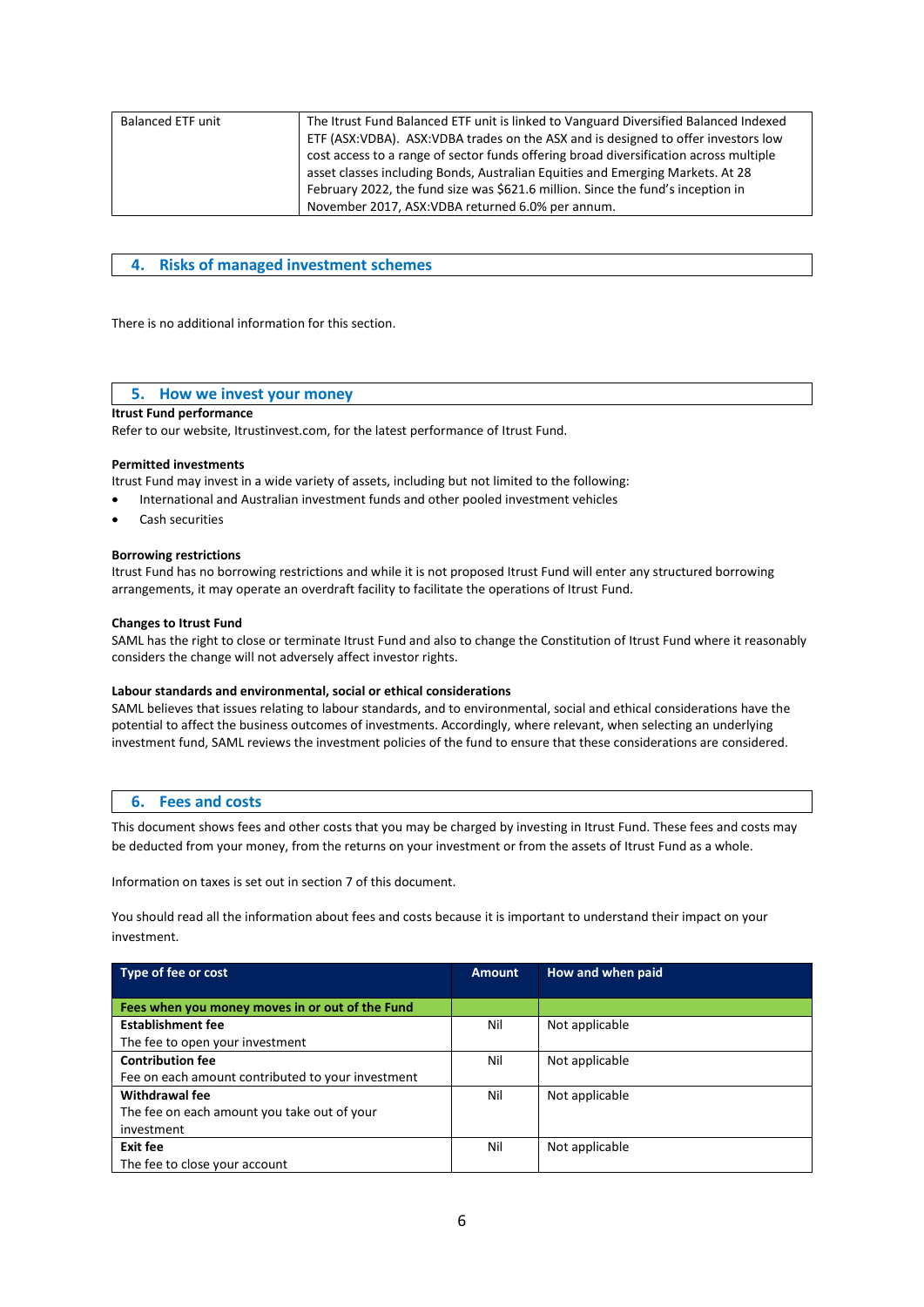| <b>Management costs - Itrust Fund</b>                   | % per    |                                                                                           |
|---------------------------------------------------------|----------|-------------------------------------------------------------------------------------------|
| The fees and costs for managing your investment in      | annum    |                                                                                           |
| <b>Itrust Fund</b>                                      |          |                                                                                           |
| <b>Fund management fee</b>                              | 0.3075%  | The fund management fee and management                                                    |
|                                                         |          | expenses of Itrust Fund are calculated                                                    |
| Management expenses (estimate)                          | 0.415%   | monthly based on the value of Itrust Fund.                                                |
|                                                         |          | An estimate is accrued daily in the NAV                                                   |
|                                                         |          | calculation and fees are payable monthly in                                               |
|                                                         |          | arrears from the assets of Itrust Fund.                                                   |
| <b>Management costs - Underlying Funds</b>              | % per    |                                                                                           |
| The fees and costs for managing Itrust Fund's           | annum    |                                                                                           |
| investment in the underlying investment funds           |          |                                                                                           |
| <b>Management Costs</b>                                 | 0.27% to | The management costs of the underlying                                                    |
|                                                         | 1.57%    | investment funds generally comprise a                                                     |
|                                                         |          | management fee, an administration fee and                                                 |
|                                                         |          | a performance fee. The costs are generally<br>based on the value of units in the fund. An |
|                                                         |          | estimate of these costs is accrued daily and                                              |
|                                                         |          | factored into the value of the investment                                                 |
|                                                         |          | held by Itrust Fund.                                                                      |
| <b>Account Maintenance Fee</b>                          | \$ per   |                                                                                           |
| The cost of maintaining your Itrust Fund account on the | annum    |                                                                                           |
| Itrust platform                                         |          |                                                                                           |
| <b>Account Maintenance Fee</b>                          | \$35     | The Account Maintenance Fee is \$35 per                                                   |
|                                                         |          | annum or \$3.50 per month if paid monthly.                                                |
|                                                         |          | The Investor pays the fee once regardless of                                              |
|                                                         |          | the number of Beneficiary accounts they                                                   |
|                                                         |          | establish on the Itrust platform.                                                         |
| <b>Service fees</b>                                     |          |                                                                                           |
| The fee for changing investment options                 |          |                                                                                           |
| <b>Investment Allocation fee</b>                        | Nil      | Not Applicable                                                                            |
| The fee for making and changing your investment         |          |                                                                                           |
| allocation amongst the various asset classes            |          |                                                                                           |
|                                                         |          |                                                                                           |
|                                                         |          |                                                                                           |

#### **Additional information about fees and costs**

#### **Fund management fee**

Itrust Fund pays a fund management fee of 0.30% per annum plus GST on Itrust Fund's total assets to SAML for managing the assets and overseeing the operations of Itrust Fund. The fee is accrued daily in the daily unit price of Itrust Fund and is paid monthly in arrears out of the assets of Itrust Fund. After allowing for the reduced input tax credit on this fee for GST purposes, the cost of the fund management fee is 0.3075%.

#### **Management expenses**

Management expenses include all fees, costs, charges, expenses and outgoings incurred in connection with the establishment and operation of Itrust Fund including administration and accounting costs, registry fees, compliance costs, audit and tax fees, and investor reporting expenses. An estimate of management expenses is accrued daily in the daily unit price of Itrust Fund and the expenses are payable at the end of each month out of the assets of Itrust Fund. Management expenses are accrued daily and included in the daily NAV calculation for each class of unit. Management expenses which are directly attributable to a particular class of unit are included in the NAV calculation for that class of unit. Management expenses of a general nature will be allocated across the various classes of units based upon the NAV calculation per class (pre general expenses).

#### **Account Maintenance fee**

Investors in Itrust Fund pay an account maintenance fee of \$35 per annum or \$3.50 per month if paid monthly.

#### **Buy and sell spreads**

A portion of management expenses are recovered from investors entering and exiting Itrust Fund. New investments into Itrust Fund or withdrawals from Itrust Fund will typically cause Itrust Fund to incur transaction and administration costs. So that existing investors do not bear the transaction costs that arise from these investments and withdrawals from Itrust Fund, the entry and exit unit prices include an allowance to cover these costs (sometimes called the 'buy spread' and the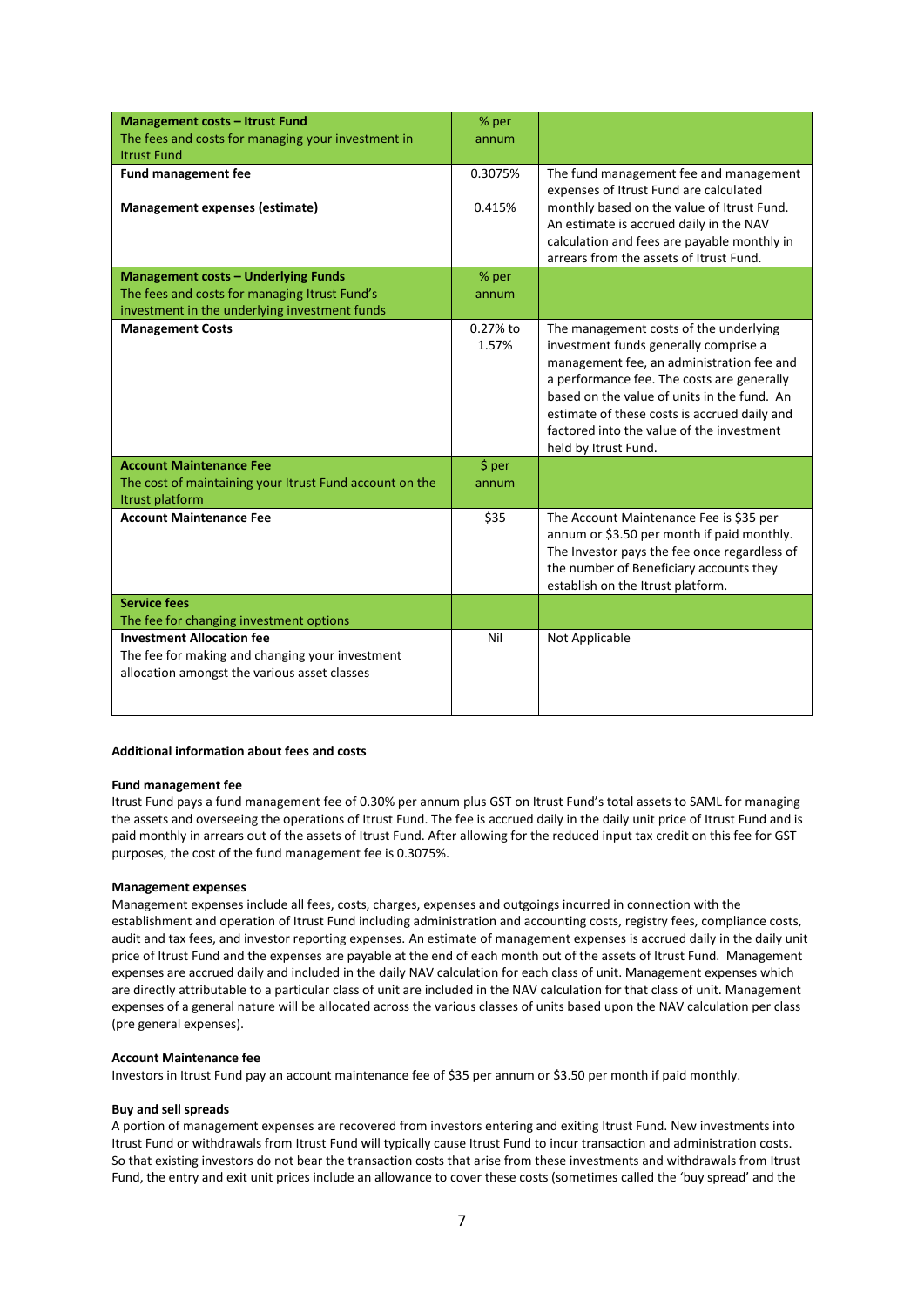'sell spread'). These represent an additional cost to you of investing in Itrust Fund but it is not a fee paid to SAML – the value of the 'spread' remains in Itrust Fund. The current buy spread is 0.20% of the NAV unit price, represented by the difference between the entry price and the NAV unit price. The current sell spread is 0.20% of the amount you withdraw, represented as the difference between the exit price and the NAV unit price. For example, if you invested \$50,000 in Itrust Fund the cost of your buy spread would be \$100, or if you withdrew \$50,000 from your investment the cost of the sell spread would be \$100. We may vary the buy and sell spreads from time to time and prior notice will not ordinarily be provided. Updated information on the buy and sell spreads will be posted on our website *Itrustinvest.com*.

#### **GST**

If any supply made by SAML to Itrust Fund is a taxable supply for the purpose of the GST Act, then SAML is entitled to recover an additional amount on account of GST.

#### **Financial adviser fees**

Your licensed financial adviser may also charge you fees for the services they provide. These should be set out in the Statement of Advice given to you by your adviser. SAML pays no commissions related to your investments to financial advisers.

#### **7. How managed investment schemes are taxed**

**Investing in Itrust Fund is likely to have tax consequences. Before investing in Itrust Fund, investors are strongly recommended to seek their own professional tax advice about the applicable Australian tax consequences and, if appropriate, foreign tax consequences that may apply to them based on their particular circumstances.**

The taxation information contained in this Document reflects the Australian income tax legislation in force, and the interpretation of the Australian Taxation Office ("ATO") and the courts, as at the date of issue of this Document. Taxation laws are subject to continual change and there are reviews in progress that may impact the taxation of trusts and investors.

#### **AMIT Regime**

Legislation to establish a new tax system for managed investment trusts ("MITs") was enacted in May 2016. Eligible MITs can elect to become an Attribution Managed Investment Trust ("AMIT") however this is irrevocable when elected.

Itrust Fund intends to elect to become an AMIT for the year ending 30 June 2022 and later years of income. Accordingly, investors will be subject to tax on the income of Itrust Fund that is attributed to them under the AMIT rules each year ending 30 June. If there is income of Itrust Fund that is not attributed to an investor, Itrust Fund will be subject to tax at the highest marginal rate (plus Medicare levy) on that non-attributed income. The AMIT rules will also allow Itrust Fund to reinvest part or all of your distribution and/or accumulate part or all of Itrust Fund's income in Itrust Fund, in which case the income of Itrust Fund that is attributed to you (and which must be included in your income tax return) will be more than the total distribution you receive.

Investors will be assessed for tax on their share of the net income and net capital gains generated by Itrust Fund that is attributed to them under the AMIT rules. Investors will receive a tax statement after the end of each financial year (referred to as a AMIT Member Annual Statement) that will provide them with details of the amounts that have been attributed to them by Itrust Fund to assist them in the preparation of their tax return.

If Itrust Fund or any of its classes of units were to incur a tax loss for a year then Itrust Fund could not attribute that loss to investors. However, subject to Itrust Fund meeting certain conditions, Itrust Fund may be able to recoup such a loss against taxable income of Itrust Fund or any of its classes of units in subsequent income years.

Itrust Fund intends on making an election to treat its assets on capital account. Depending on an investor's particular circumstances, they may also be liable to pay capital gains tax (or income tax if they hold their Units on revenue account) when they withdraw units.

Notification in relation to the AMIT status of Itrust Funds will be made available on our website by the end of each financial year.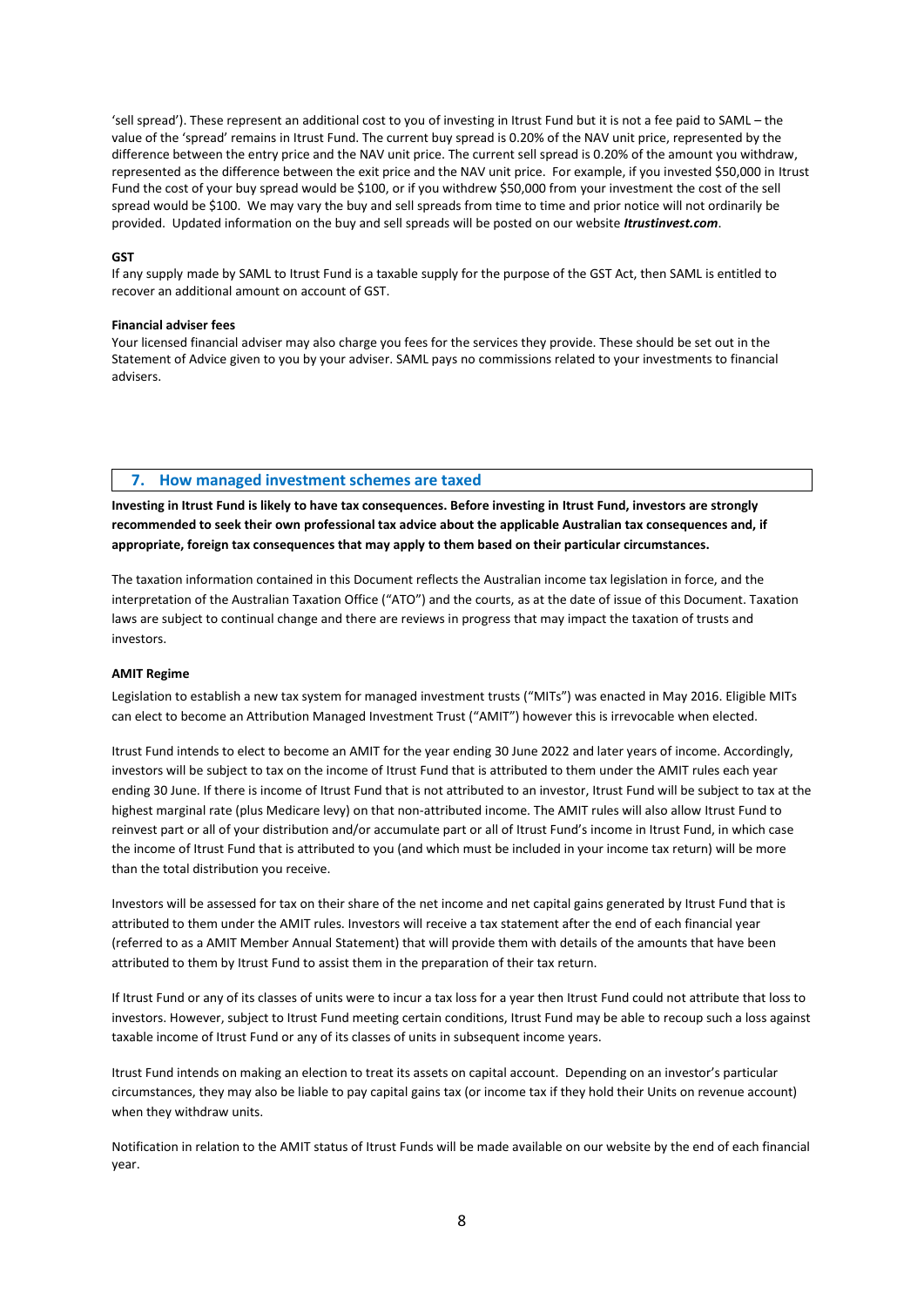#### **AMIT multi-class election**

Under the AMIT rules, a choice is available to elect to treat separate classes of units with different asset exposures as separate AMITs. We expect the Fund will have multiple classes of units in relation to each investment that the Fund makes. We, as trustee of the Fund, expect to make the AMIT multi-class election during the year ending 30 June 2022, so that it applies for that year and in subsequent years of income (provided that the Fund continues to satisfy the relevant criteria to be an AMIT in any given year of income, which we expect to be the case).

Each class will share in the income gains and losses referable to the specific investment fund. The Fund's determined trust components of assessable income, exempt income, non-assessable non-exempt income and tax offsets (i.e. credits) will be allocated between the classes on this basis. The amounts allocated to each class will be attributed to members of each class of units according to their proportionate unit holding in each class. In applying these principles, we, as trustee of the Fund, will have regard to the AMIT rules, including the AMIT specific multiclass rules, the trust constitution and this PDS, and the ATO's Law Companion Ruling LCR 2015/5.

In a year of income, if one class has a tax loss for a year, that tax loss may not be offset against taxable income of the other class. Instead it would be quarantined with that class (as each class is treated as a separate AMIT) and carried forward for offset against future income of that class.

If the Fund ceased to be an AMIT for a particular year of income, the AMIT multi-class rules would also not apply for that year of income. In this event, Investors in the Fund (in all classes) would be taxed on the total taxable income of the Fund, in proportion to their share of the Fund's distributable income for that year of income.

#### **Taxation of non-resident investors**

If a non-resident investor is entitled to taxable income of Itrust Fund, Itrust Fund will be required to withhold amounts from certain components of the distribution and remit this to the Australian Taxation Office. Under the AMIT regime, the amount of withholding will vary depending on the country in which the investor is a resident. If you are a non-resident, you may be entitled to a credit for Australian income tax paid by Itrust Fund in respect of your tax liability.

#### **Taxation reforms**

Reforms to the taxation of funds are generally ongoing. Investors should seek their own advice and monitor the progress of announcements and proposed legislative changes on the potential impact to their investment.

#### **Quoting your Tax File Number ("TFN") or an Australian Business Number ("ABN")**

It is not compulsory for investors to quote their TFN, ABN, or exemption details. However, should an investor choose not to, SAML is required to deduct tax from an investor's distributions at the maximum personal rate (plus the Medicare levy). Collection of TFNs is permitted by taxation and privacy legislation.

#### **GST**

Your investment in Itrust Fund will not be subject to goods and services tax.

#### **Foreign Account Tax Compliance Act**

The Foreign Account Tax Compliance Act (FATCA) is a US tax law for the purpose of identifying US tax residents with overseas income. Itrust Fund may need to comply with the FATCA reporting requirements if it has US tax resident Investors. If requested by SAML, you must agree, and it is a condition of applying for units in Itrust Fund, to provide certain information required by us or the Custodian in order to comply with any applicable law, including FATCA. You must tell us whether you are a US tax resident in your Application Form and, if you are, you must agree to: provide certain information; waive any rights that would prevent us from complying with our FATCA obligations; acknowledge that, if you fail to provide the required waiver, we may withhold any payments to you; and acknowledge that if you fail to provide information on a timely basis, you may be subject to a 30% U.S. withholding tax and may be included for reporting to the US IRS by the ATO.

#### **Common Reporting Standard**

The Common Reporting Standard ("CRS") is a new standard for the automatic exchange of financial account information for tax purposes. CRS requires SAML to collect certain information about an investor's tax residence. If an investor is a tax resident of any country outside Australia, SAML may be required to pass certain information about the investor (including account-related information) to the ATO. The ATO may then exchange this information with tax authorities of another jurisdiction or jurisdictions, pursuant to intergovernmental agreements to exchange financial account information.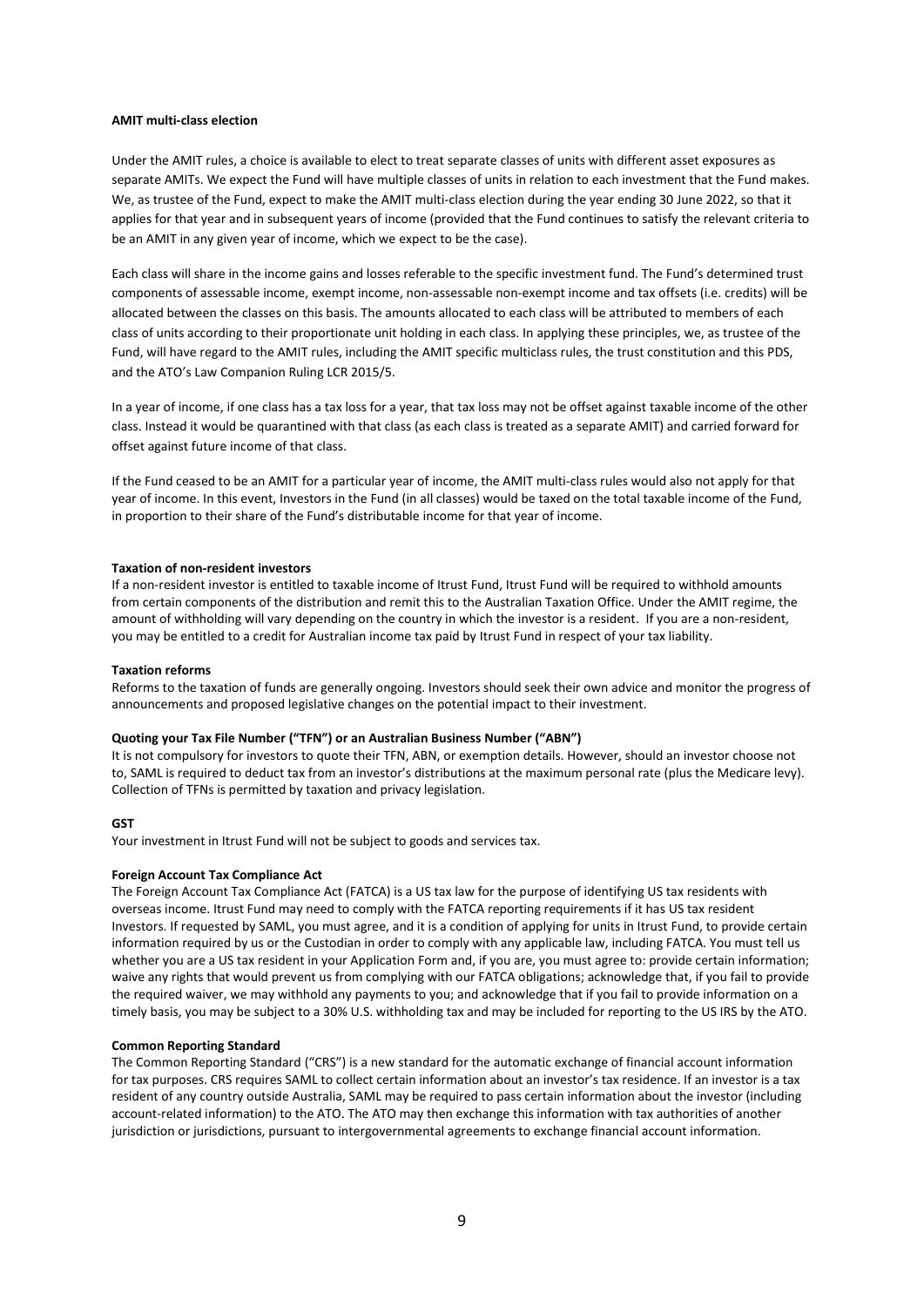Although CRS does not involve any withholding tax obligations, please be aware that SAML may use your personal information in order to comply with CRS obligations and may contact an investor if additional information is required. Note, the account opening process cannot be completed until the requested information has been provided.

#### **8. How to apply**

There is no additional information for this section.

#### **9. Other information**

#### **Change of details**

From time to time, you may need to advise us of changes relating to your investment in Itrust Fund. You may advise us via the web site *Itrustinvest.com* of changes relating to:

- email address;
- nominated bank account; or
- regular investment plan if you participate in a regular investment plan.

#### **Constitution**

The operation of Itrust Fund is governed under the Law and the constitution of Itrust Fund which addresses matters such as unit pricing and withdrawals and applications; the issue and transfer of units; investor meetings; investors' rights; our powers to invest, borrow and generally manage Itrust Fund and our fee entitlement and right to be indemnified from Itrust Fund's assets.

The Constitution states that your liability is limited to the amount you paid for your units, but the courts are yet to determine the effectiveness of provisions of this kind. SAML may alter Itrust Fund's Constitution if we, as the responsible entity, reasonably consider the amendments will not adversely affect investors' rights. Otherwise, we must obtain investors' approval at a meeting of investors. We may retire or be required to retire as responsible entity (if investors vote for our removal). No units may be issued after the 80th anniversary of the date of the Constitution. We may exercise our right to terminate Itrust Fund earlier. Your rights to requisition, attend and vote at meetings are mainly contained in the Corporations Act.

You can inspect a copy of Itrust Fund's Constitution at our office.

#### **Classes of Units in a Fund**

Additional unit classes in Itrust Fund may be issued by SAML in the future with the same or different terms to any existing unit classes of the Fund.

#### **Custodian**

Perpetual Corporate Trust Limited ACN 000 341 533 (AFSL 392673) ("Perpetual") has been appointed to hold the assets of Itrust Fund under a Custody Agreement. As Custodian, Perpetual will safe-keep the assets of Itrust Fund, collect the income of Itrust Fund's assets and act on our directions to settle each of Itrust Fund's investments. Perpetual's role is limited to holding assets of the Itrust Fund as agent of SAML. Perpetual has no supervisory role in relation to the operation of the Itrust Fund and is not responsible for protecting your interests. Perpetual has no liability or responsibility to you for any act done or omission made in accordance with the terms of the Custody Agreement.

#### **Consents**

The following parties have given written consent (which has not been withdrawn at the date of this PDS) to being named in the form and context in which they are named, in this PDS:

- Perpetual Corporate Trust Limited
- **ESV Business Advice and Accounting**
- Magellan Asset Management Limited
- ETFS Physical Gold (ASX: GOLD)
- Philip Baker
- Fiona Dixon
- Robert Bishop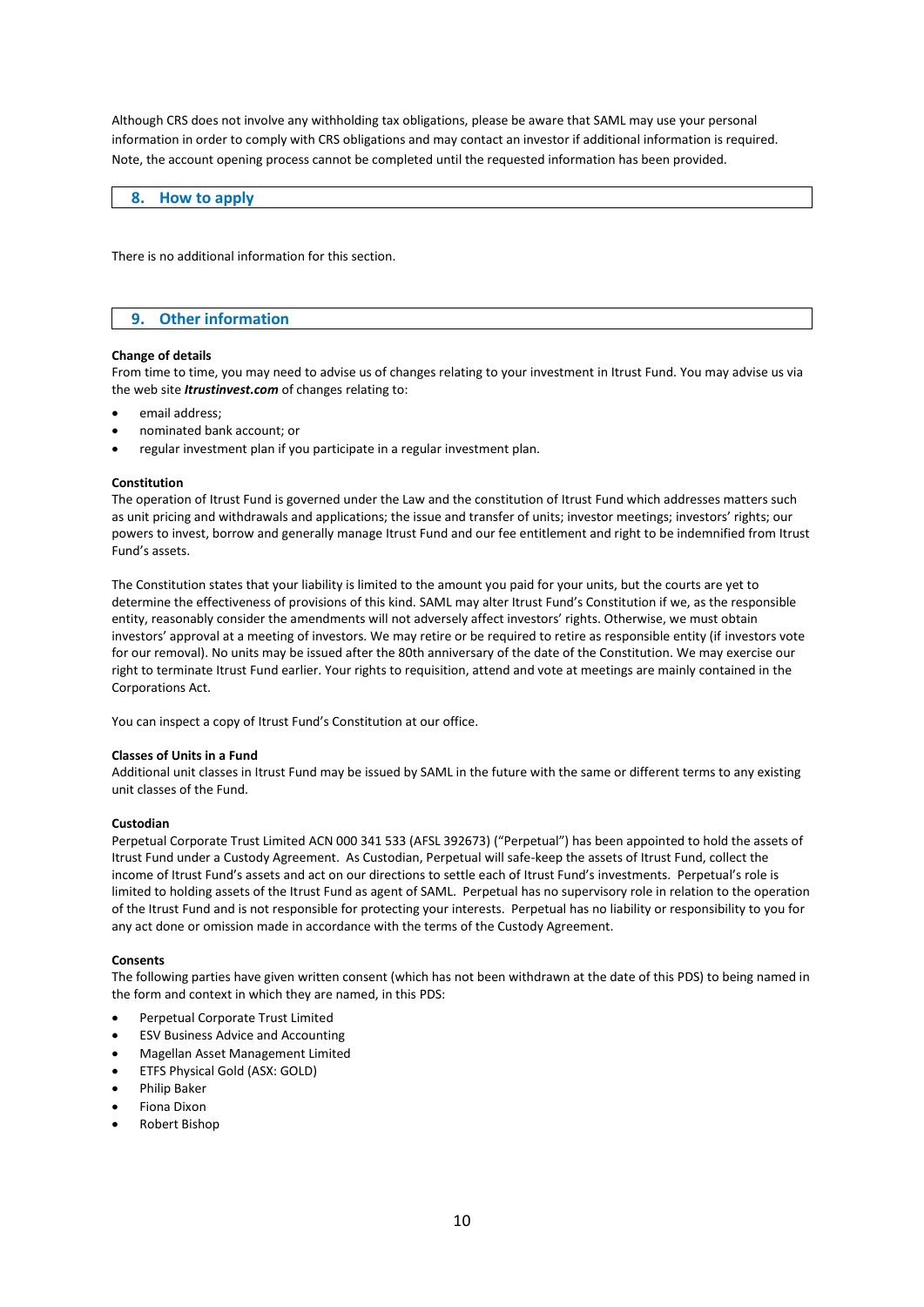Each party named above who has consented to be named in the PDS:

- has not authorised or caused the issue of this PDS;
- does not make or purport to make any statement in the PDS (or any statement on which a statement in the PDS is based) other than as specified; and
- to the maximum extent permitted by law, takes no responsibility for any part of the PDS other than the reference to their name in a statement included in the PDS with their consent as specified.

#### **Related party matters**

SAML has appointed its related party, SAML Fund Administration Pty Ltd (SAML FA) to provide fund administration services to Itrust Fund.

#### **Anti-money laundering and counter terrorism financing (AML/CTF)**

Australia's AML/CTF laws require us to adopt and maintain an AML/CTF Program. A fundamental part of the AML/CTF Program is that we know certain information about investors in Itrust Fund. To meet this legal requirement, we need to collect certain identification information and documentation ("KYC Documents") from you if you are a new investor. If you are an existing investor you may also be asked to provide KYC Documents as part of a re-identification process to comply with the AML/CTF laws. Processing of applications or redemptions will be delayed or refused if you do not provide the KYC Documents when requested.

Under the AML/CTF laws, we may be required to submit reports to the Australian Transaction Reports and Analysis Centre ("AUSTRAC"). This may include the disclosure of your personal information. We may not be able to tell you when this occurs and, as a result, AUSTRAC may require us to deny you (on a temporary or permanent basis) access to your investment.

This could result in loss of the capital invested, or you may experience significant delays when you wish to transact on your investment. We are not liable for any loss you may suffer because of compliance with the AML/CTF laws.

#### **Your privacy**

We collect, hold, use, disclose and protect personal information in accordance with our Privacy Policy. A copy of our Privacy Policy is available on our website *Itrustinvest.com*. You should contact us at *Itrustinvest.com* if you have any questions about SAML's practices relating to the handling of personal information.

Your personal information is disclosed, collected and used by SAML FA. We have contractual arrangements with SAML FA to ensure that they comply with privacy laws when dealing with your personal information and SAML's Privacy Policy.

SAML and SAML FA may use your personal information to market products and services to you and to improve customer service by providing your personal information to other external service providers (including companies conducting market research).

SAML and SAML FA also use your personal information to comply with Anti-Money Laundering/Counter Terrorism Financing laws, Australian taxation laws and all other applicable laws; and disclose personal information to various law enforcement agencies, regulatory authorities and governments around the world, including the Australian Taxation Office and the Australian Transaction Reports and Analysis Centre.

Under FATCA and the CRS, SAML and SAML FA are required to ask about your tax residency status under taxation information sharing agreements between Australia and other countries.

#### **Direct Debit Request Service Agreement**

This information applies only if you have indicated that you wish for your initial or additional investment amounts to be paid by direct debit. Please ensure you have provided the details of your financial institution and completed the direct debit request in the relevant section of the online Application Form.

The following is your Direct Debit Service Agreement ("Agreement") with SAML FA , who acts as the Fund Administrator of Itrust Fund. The Agreement is designed to explain what your obligations are when undertaking a Direct Debit arrangement with SAML FA. It also details what SAML FA's obligations are to you as your Direct Debit Provider. We recommend you keep this information in a safe place for future reference. It forms part of the terms and conditions of your Direct Debit Request in the relevant section of the online Application Form.

#### **Definitions:**

**Account** means the account held at your financial institution from which we are authorised to arrange for funds to be debited

**Agreement** means the Direct Debit Request Service Agreement between you and us **Banking Day** means a day other than a Saturday or a Sunday or a public holiday listed throughout Australia **Debit Day** means the day that payment by you to us is due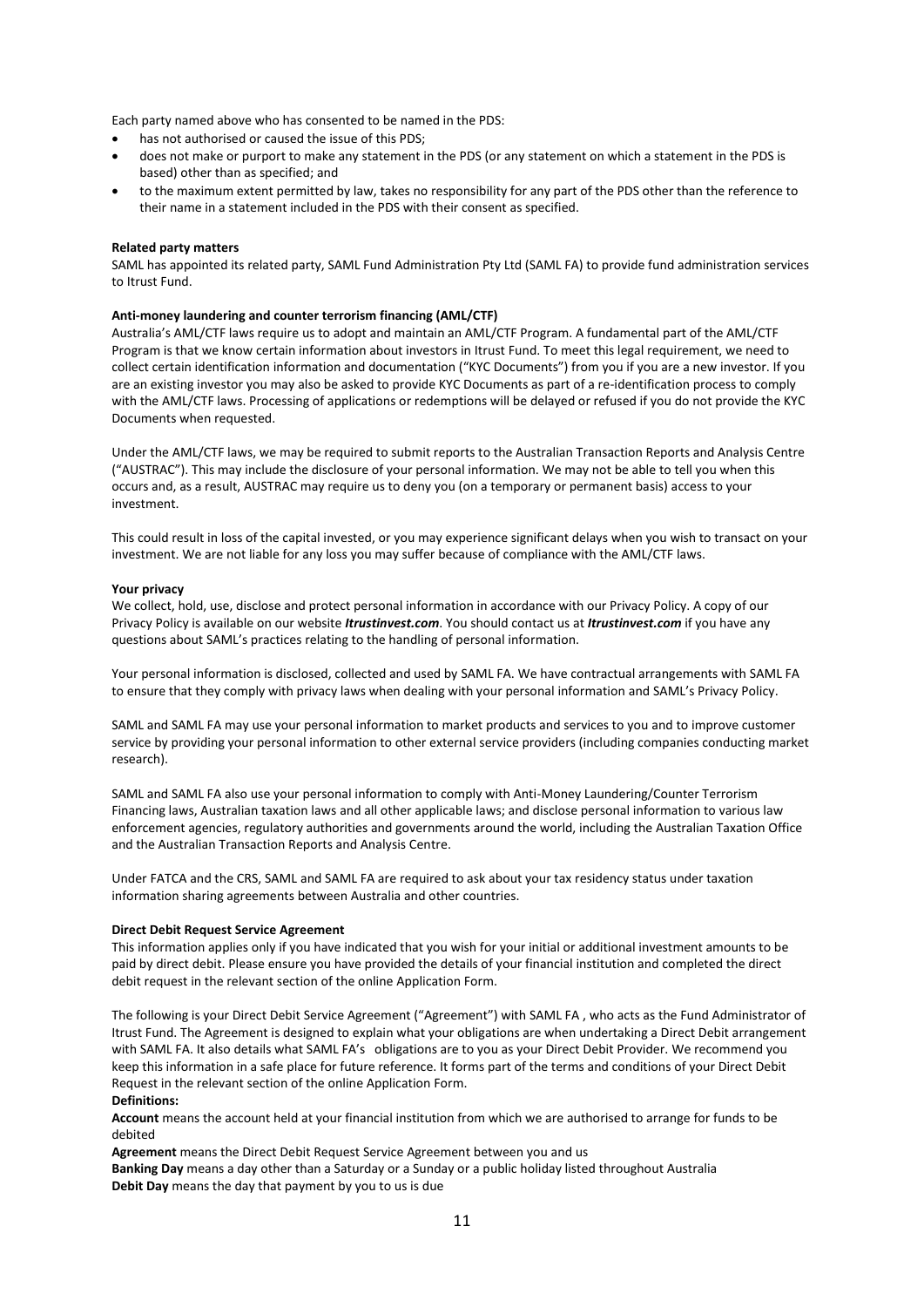**Direct Payment** means a particular transaction where a debit is made

**Direct Debit Request** means the direct debit request in the online Application Form **Us or We** means SAML FA, (the "Debit User") you have authorised by signing a Direct Debit Request **You** means the customer who has signed or authorised by other means the Direct Debit Request **Your financial institution** means the financial institution nominated by you on the Direct Debit Request at which the account is maintained.

#### **1. Debiting your Account**

- 1.1 By signing a direct debit request or by providing us with a valid instruction, you have authorised us to arrange for funds to be debited from your account. You should refer to the direct debit request and this agreement for the terms of the arrangement between us and you.
- 1.2 We will only arrange for funds to be debited from your account as authorised in the direct debit request. or

We will only arrange for funds to be debited from your account if we have sent to the email address nominated by you in the direct debit request, a billing advice which specifies the amount payable by you to us and when it is due.

1.3 If the debit day falls on a day that is not a banking day, we may direct your financial institution to debit your account on the following banking day. If you are unsure about which day your account has or will be debited you should ask your financial institution.

#### **2. Amendments by Us**

2.1 We may vary any details of this agreement or a direct debit request at any time by giving you at least fourteen (14) days' notice.

#### **3. Amendments by You**

3.1 You may change, stop or defer a debit payment, or terminate this agreement by providing us with at least fourteen (14) days notification via our website *Itrustinvest.com* or arranging it through your own financial institution.

#### **4. Your Obligations**

- 4.1 It is your responsibility to ensure that there are sufficient clear funds available in your account to allow a debit payment to be made in accordance with the direct debit request.
- 4.2 If there are insufficient clear funds in your account to meet a debit payment:
	- you may be charged a fee and/or interest by your financial institution;
	- you may also incur fees or charges imposed or incurred by us; and
	- you must arrange for the debit payment to be made by another method or arrange for sufficient clear funds to be in your account by an agreed time so that we can process the debit payment.
- 4.3 You should check your account statement to verify that the amounts debited from your account are correct.
- 4.4 If we are liable to pay goods and services tax ("GST") on a supply made in connection with this agreement, then you agree to pay us on demand an amount equal to the consideration payable for the supply multiplied by the prevailing GST rate.

#### **5. Dispute**

- 5.1 If you believe that there has been an error in debiting your account, you should notify us via the web site *Itrustinvest.com* and confirm that notice with us as soon as possible so that we can resolve your query more quickly. Alternatively, you can take it up with your financial institution directly.
- 5.2 If we conclude as a result of our investigations that your account has been incorrectly debited we will respond to your query by arranging for your financial institution to adjust your account (including interest and charges) accordingly. We will also notify you of the amount by which your account has been adjusted.
- 5.3 If we conclude as a result of our investigations that your account has not been incorrectly debited we will respond to your query by providing you with reasons and any evidence for this finding.

#### **6. Accounts**

- 6.1 You should check:
	- With your financial institution whether direct debiting is available from your account as direct debiting is not available on all accounts offered by financial institutions; and